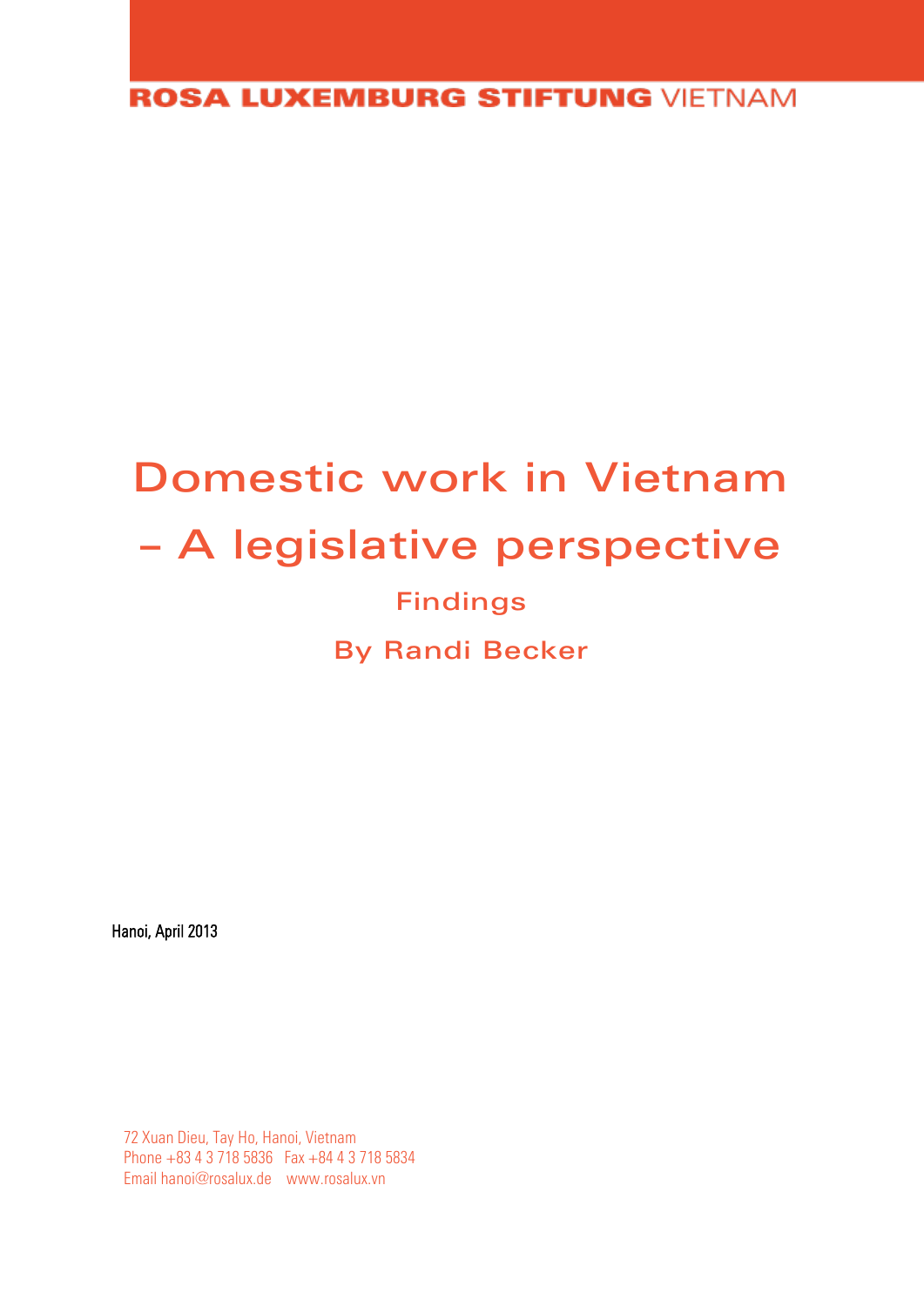# **Content**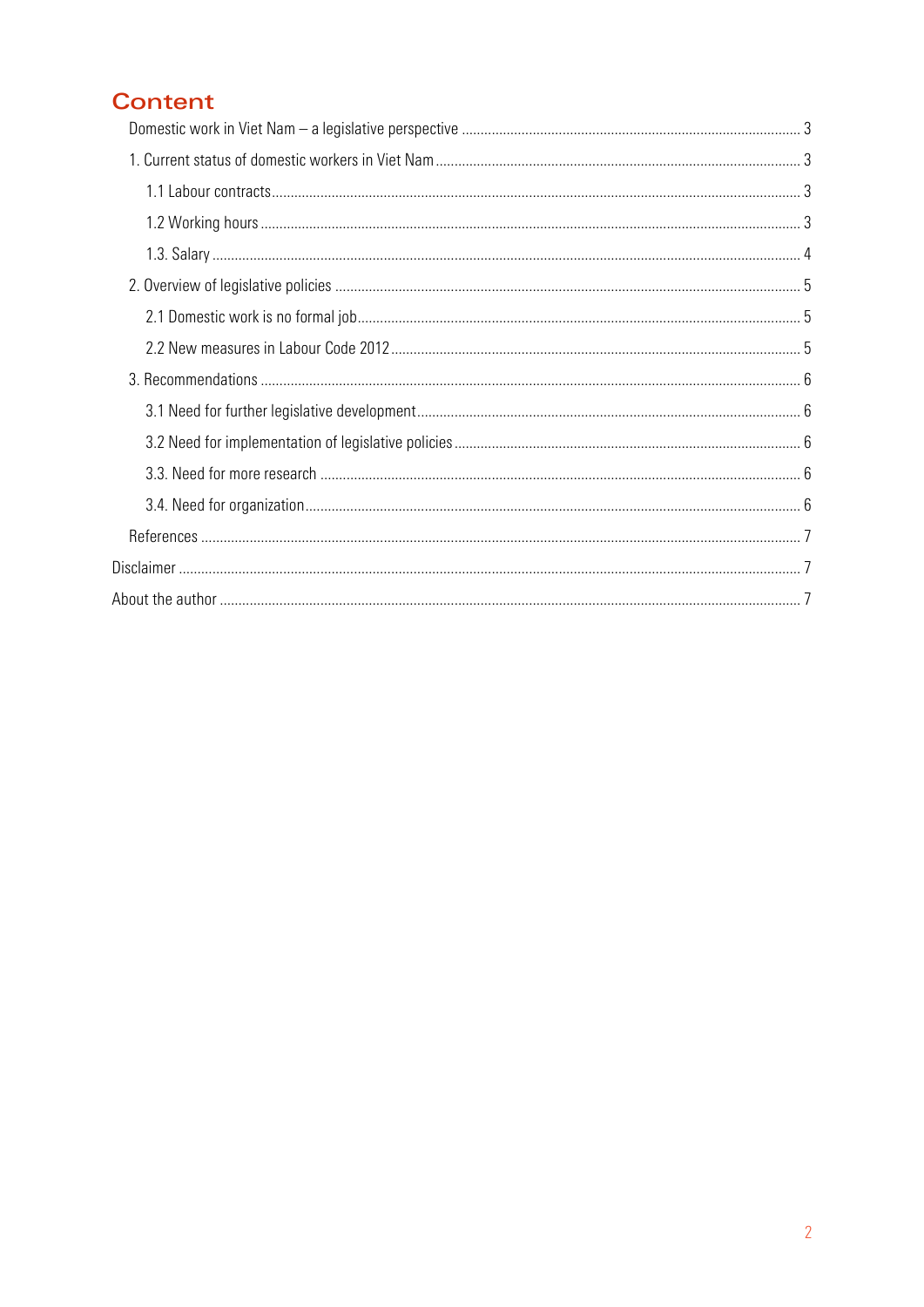#### <span id="page-2-0"></span>Domestic work in Viet Nam – a legislative perspective

These findings aim to summarize the current status of domestic workers in Vietnam at present state (1) and will give an overview of the legislative policies, concerning domestic workers in Vietnam (2). After this analysis of the state of employment relations, it should be possible to identify the biggest shortcomings in the field of domestic work, so recommendations on activities to improve the situation of domestic workers in Vietnam can be given (3).

A domestic worker in this study will be defined in accordance to the the Labour Code 2012, Article 179 as follows: "Employee working as domestic worker is the employee which regularly performs work in a household or many households. The domestic work includes housework, housekeeping, child care, patient care, elderly care, driving, gardening and other works which are not related to commercial activities."

The paper is based on a Data collection of the Research Centre on Gender – Family and Community Development, who conducted a research on "Domestic work in Vietnam" in Hanoi and Ho Chi Minh July till October 2012, as well as the new Labour Code, passed by the National Assembly 18th of June 2012, coming into effect on 13th of May 2013. The research was supported by Rosa-Luxemburg-Stiftung.

## <span id="page-2-1"></span>1. Current status of domestic workers in Viet Nam

#### <span id="page-2-2"></span>1.1 Labour contracts

Research has shown, that one major problem is the issue of only oral labor contracts: A majority of 91,5% asked employees have no written contract but only an oral agreement.

Even more concerning is the attitude towards written contracts, as a majority of 41,5% of employees sees an employment contract as unnecessary.

The benefits of signing written contracts don't seem to be recognized by neither employer nor employee.

#### <span id="page-2-3"></span>1.2 Working hours

No fixed working hours are another problem due to the special situation of domestic workers: The survey indicates that only 30,8% of workers have an agreement with their employer on the quantity of working hours.

61,1% work more than the allowed 8 hours per day.

Most domestic workers live in the same household as their employer, which makes it difficult to clearly separate working hours from leisure time. Moreover, domestic work is not continuous, making it hard to identify the quantity of working hours. Due to those typical characteristics of domestic work, it is difficult to agree on the number of working hours in accordance with the Labour Code. Therefore, a detailed guideline of implementation is needed, which could be regulated by special Decrees or Circulars.

Concerning Days off, study results have shown, that only 36,9% of domestic workers reported having an agreement on annual leave, and even if they do, days off are mostly based on the negotiation of both sides, as the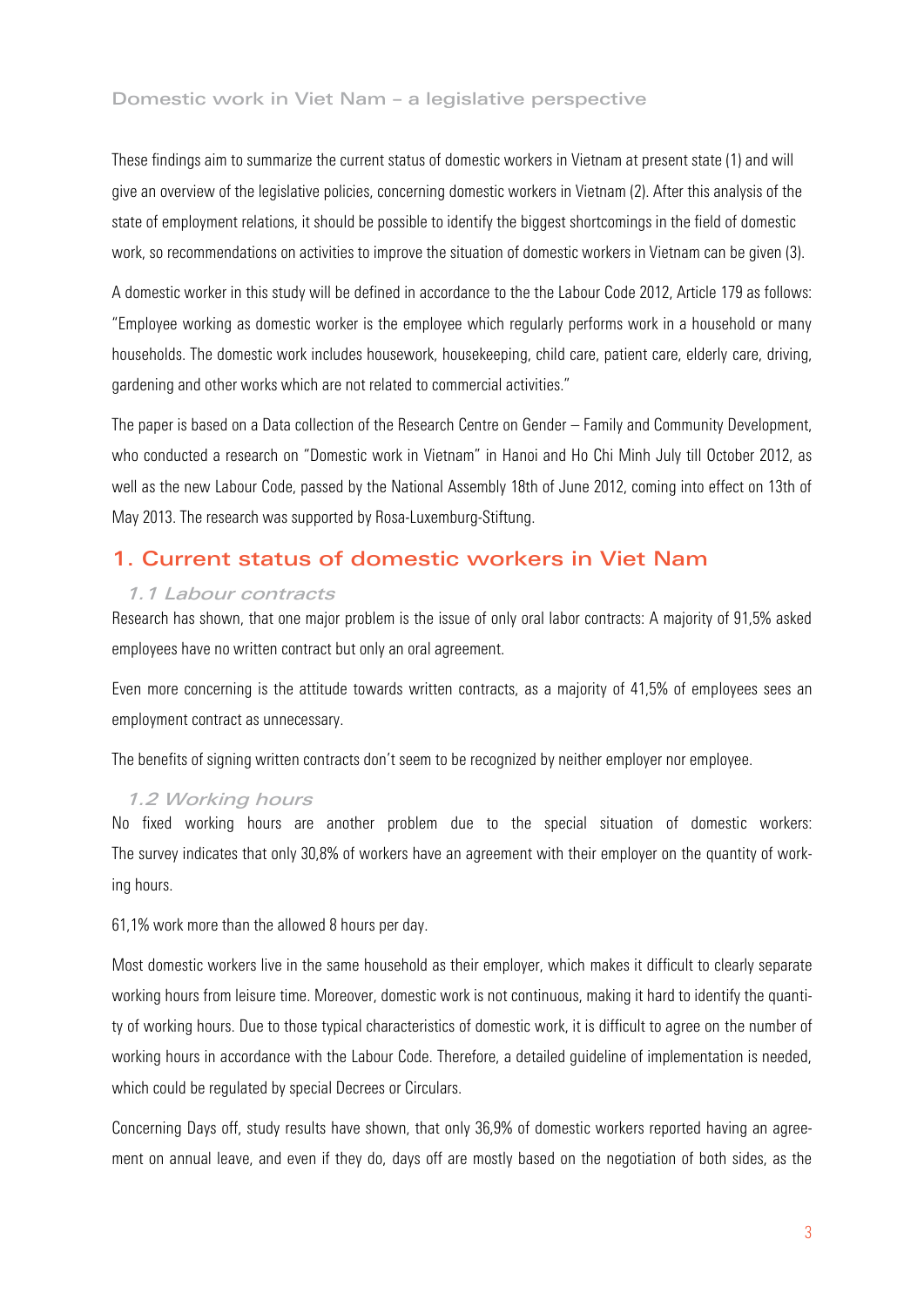Labour Code does not regulate annual leave for domestic workers like for other kinds of work. Hence, this benefit is easily violated.



Percentage of domestic workers having agreement on days off (Source: The GFCD study, 2012)

#### <span id="page-3-0"></span>1.3. Salary

The average monthly salary of domestic workers in Hanoi and Ho Chi Minh is around 2 800 000 VND and is increasing continuously in recent years. Those numbers reflect the high demand for domestic workers in large cities as Hanoi and Ho Chi Minh and also the potential of improving the working conditions in favor of employers, as their basis for negotiation improves with this increasing demand.



Figure 1: Trend of salary of domestic workers since 2009. (Source: The GFCD study, 2012 and Ngo Thi Ngoc Anh, 2009)

#### 1.6 health care and social insurance

The majority of domestic workers in Hanoi and Ho Chi Minh have no social insurance or health insurance, numbers vary from 85% to 90%.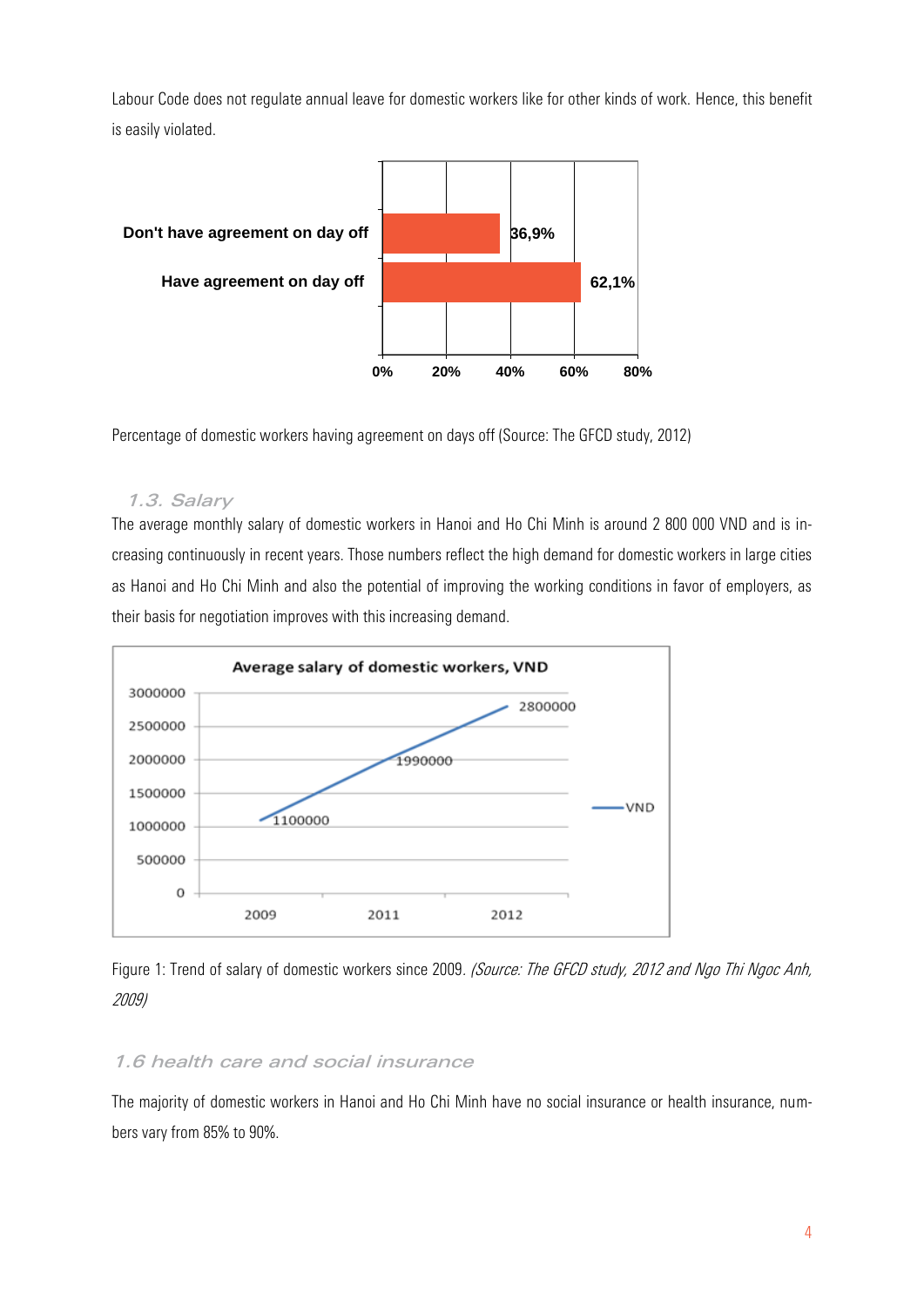This would especially be a legislative issue, if domestic work was recognized as a job. Then, the worker' s benefits would clearly be violated in SI and HI, according to the Labour Code.





Figure 2: Percentage of domestic workers having social and health insurance as reported by domestic workers (Source: The GFCD study, 2012)

Figure 3: Percentage of domestic workers having social and health insurance as reported by employers (Source: The GFCD study, 2012)

### <span id="page-4-0"></span>2. Overview of legislative policies

#### <span id="page-4-1"></span>2.1 Domestic work is no formal job

As already mentioned, domestic work is not recognized as a formal job in the government list. This fact makes it difficult for domestic workers, to insist on their rights as workers and makes it hard to find a fair basis for negotiation between domestic worker and employer.

Study results point out: Both employees and employers agree that house work should be recognized as a job, 90% and 74% relatively. This fact also suggests a supportive social environment for implementation of new legislative policies.

#### <span id="page-4-2"></span>2.2 New measures in Labour Code 2012

The 6<sup>th</sup> section of the new Labour Code from February 2012 contains 5 new articles on "Domestic Helpers" and provides guidelines on the relation between domestic worker and employer.

Article 185 says that every employer shall negotiate a written labor contract with the employee, which should include duration of labor, payment form, salary, daily working hours and accommodation. But, the article does not include guidelines on maximum working hours, days off and minimum salary, which would be necessary. So, detailed policies on those issues are still needed.

Article 186 declares Health and Social Insurance a requirement, if employing longer than 3 months.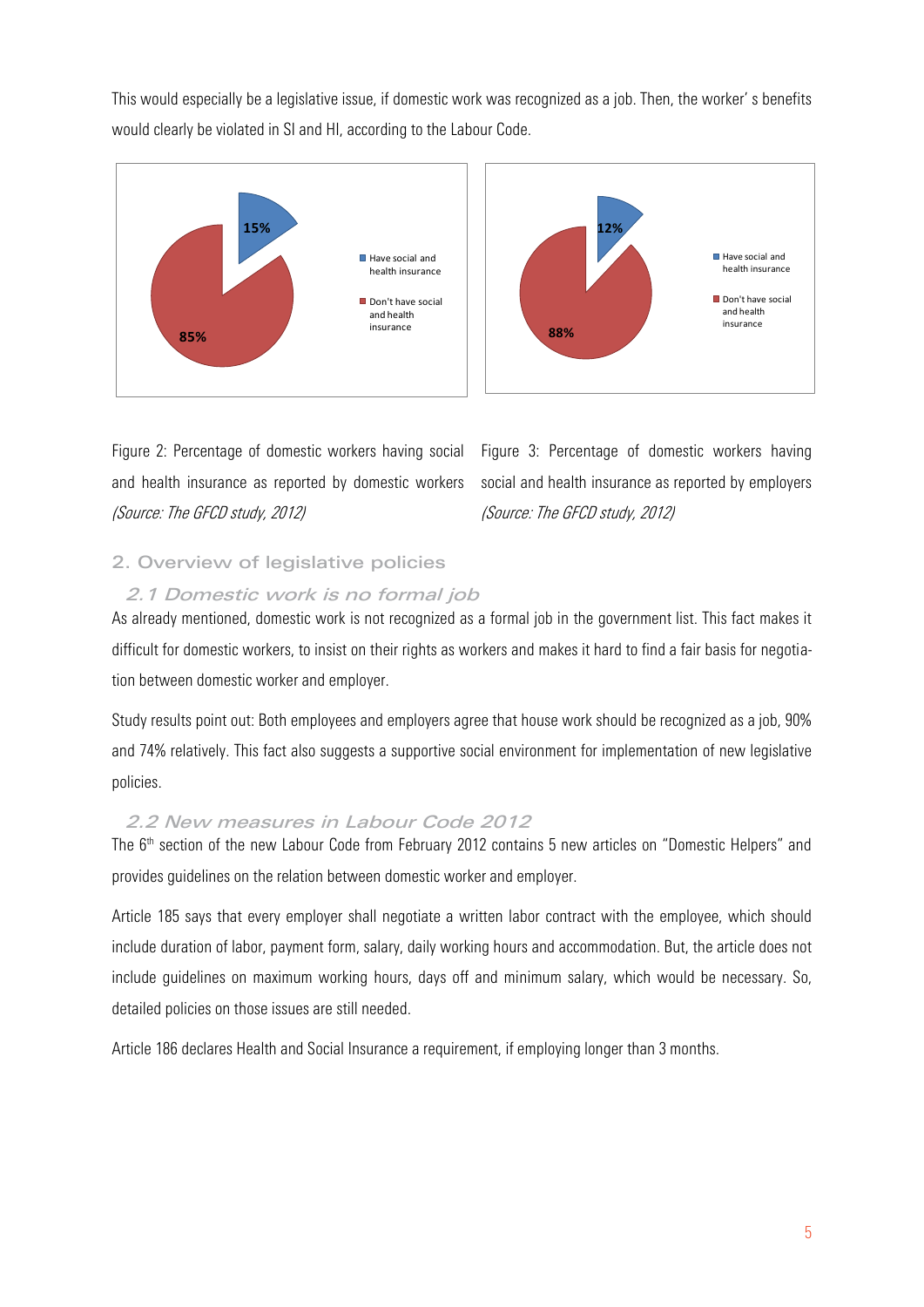#### <span id="page-5-0"></span>3. Recommendations

#### <span id="page-5-1"></span>3.1 Need for further legislative development

The next step in the legislative development process should be to develop Decrees and Circulars to lay out the rights of domestic workers and their employers in detail, aiming to get Domestic work recognized as a formal job of the General Office of Vocational Training in the future and to have laws, that clearly apply on this kind of work, including all its special characteristics.

#### <span id="page-5-2"></span>3.2 Need for implementation of legislative policies

Even if the legislative policies were all changed in favor of domestic workers rights, there still would be the challenge of the implementation of those laws.

Society change is necessary, so the people believe in the necessity of the new laws and implement them in their everyday life. So, it is recommended as a step in the legislative development process as well to guide the implementation of new articles related to domestic workers and make people understand their benefits. Promoting the development of detailed legal guidelines to manage domestic work is the crucial factor.

#### <span id="page-5-3"></span>3.3. Need for more research

Moreover, in order to ensure sound policy development, supporting evidence is needed, too, which can help to locate the actual needs and opinions of domestic workers and their employers, as well as other groups responsible for policy implementation, including local authorities and job training centers.

#### <span id="page-5-4"></span>3.4. Need for organization

The role of organizations and associations should be enhanced, so that domestic workers can participate in meetings of women's union of wards or communes to strengthen their voice as a legitimate part of the working class. Developing the pilot model of club for domestic workers in the commune / ward level with participation of local women union and local authority is crucial, aiming to further set up a network of domestic workers.